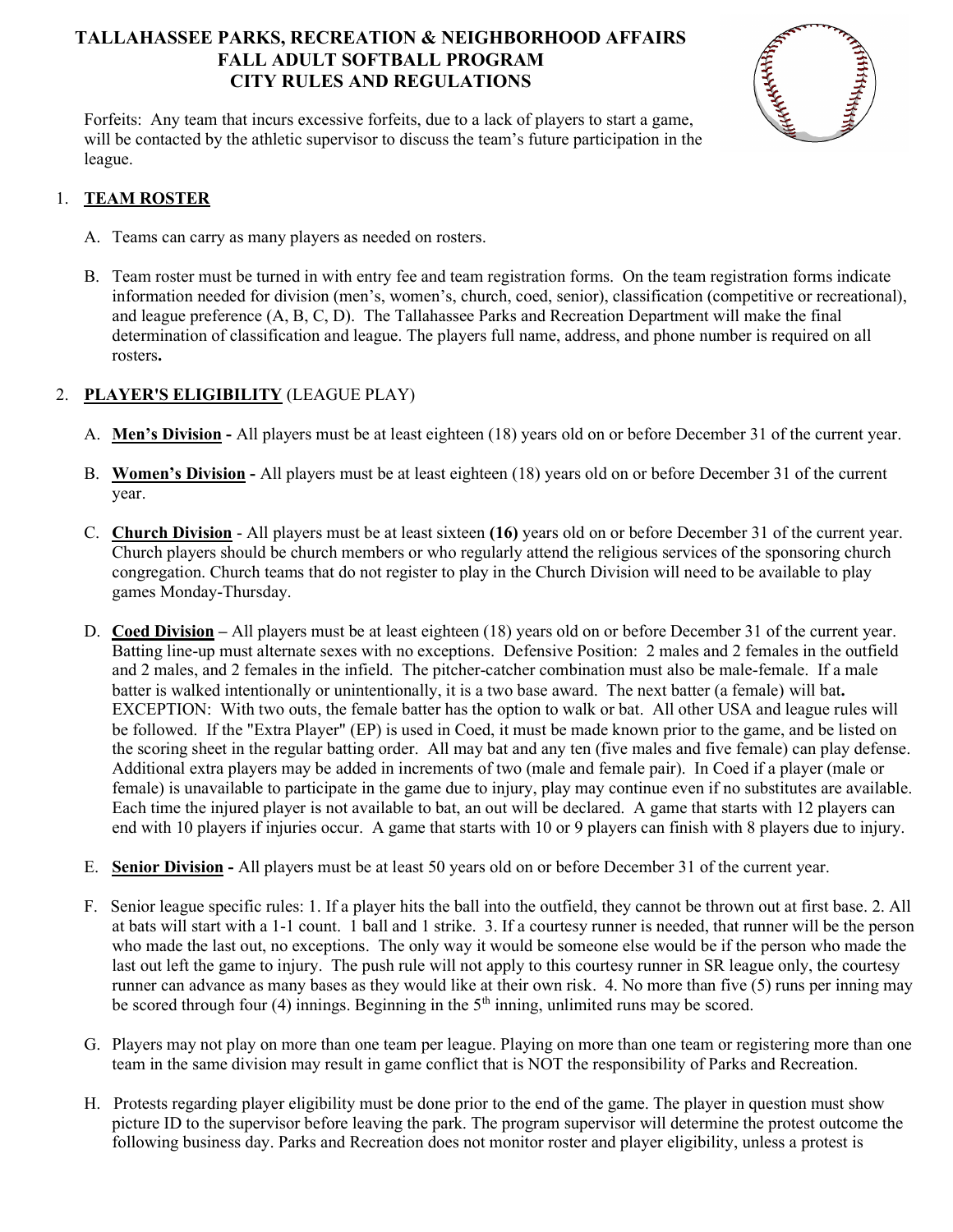logged. It is the responsibility of the opposing team to protest the eligibility of the players in question before the end of the game.

# 3. ADDITIONS/DELETIONS

A. Players can transfer from one roster to another within the same league but must sit out two (2) scheduled games or seven (7) calendar days before being eligible to play. New players being added to a roster during the season that are currently not participating in the league may begin without a waiting period.

# 4. UNIFORMS AND EQUIPMENT

- A. Uniforms for each team shall consist of shirts of similar color. Permanent 3 inch numbers (minimum) are required on the back uniform shirts. USA Rules prohibit the use of Roman numerals.
	- 1) USA Rule Book: Ball caps, visors and headbands are optional for players, but must be worn properly. Handkerchiefs do not qualify as headbands and cannot be worn around the head or neck. NOTE: Plastic visors are not allowed.
	- 2) No cut-off shorts or bathing suits allowed.
	- 3) No steel cleats or shoes with screw-on detachable cleats may be worn. No sandals, crocs or open toed shoes. Shoes must always be worn.
- B. CASTS/PROSTHESES: All casts, splints, and braces must be padded. Prostheses may be worn. Any of this equipment judged by the umpire to be dangerous is illegal.
- C. JEWELRY: Exposed jewelry may not be worn during the game. If players fail to remove jewelry when requested by the umpire, the player will be ejected from the game. Medical alert bracelets or necklaces are not considered jewelry. If worn, they must be taped to the body, so the medical alert information remains visible.
- D. BATS: Refer to the USA Rule Book page 32, for specific guidelines. Also check the USA website at usasoftball.com (Click 'Certified Equipment') for a list of approved and banned bats. Bats are approved for play by the field umpire or park supervisor based on the approved USA bat list. The bat barrel shall be free of any audible rattles when shaken and shall not have signs of excessive wear (free of burrs, dents and visible cracks). All approved bats must have the certification mark and be on the list of approved bats. Item 3 (on website and page 32 in rule book) regarding the rule about bats manufactured before 2000 still applies. Bat rules apply to all divisions and classifications.
- E. SOFTBALLS: Each team must provide the ball to be used while their team is batting. All 11" and 12" game balls must be yellow optic color, red stich, ASA stamped, which is the official USA softball for slow pitch. All softballs MUST comply with Rule 3, Section 3, (B, E, F) page 34-36 of the 2019 USA Participant Manual. Only USA approved softballs will be used (no off brands allowed). All men teams and men playing coed must use the 12-inch core 52/300 softball. All women teams and women playing coed must use the 11-inch core 52/300 softball. Senior teams may use the 44/375 or the 52/300 core 12-inch softball.

# 5. PARK LOCATIONS, GAME TIME, & TIME LIMITS

- A. Locations: Tom Brown Park Game Times: 6:30, 7:45, 9:00
- B. After one (1) hour and ten (10) minutes of playing time, no new inning will begin. If one team is ahead after a complete inning of play, regardless of the number of innings played, the game is official. NOTE: Delays resulting from rain, injury to player and protest will not be included as playing time. If the home team is at bat and the time expires, the game will be called if the home team is winning.
- C. There is a ten (10) minute grace period for all games, and it will be counted as playing time. The grace period begins at the posted time for all rounds (6:30, 7:45, 9:00), not the conclusion of the preceding game. The game shall begin once the minimum number of players needed to start the game is present. Player(s) arriving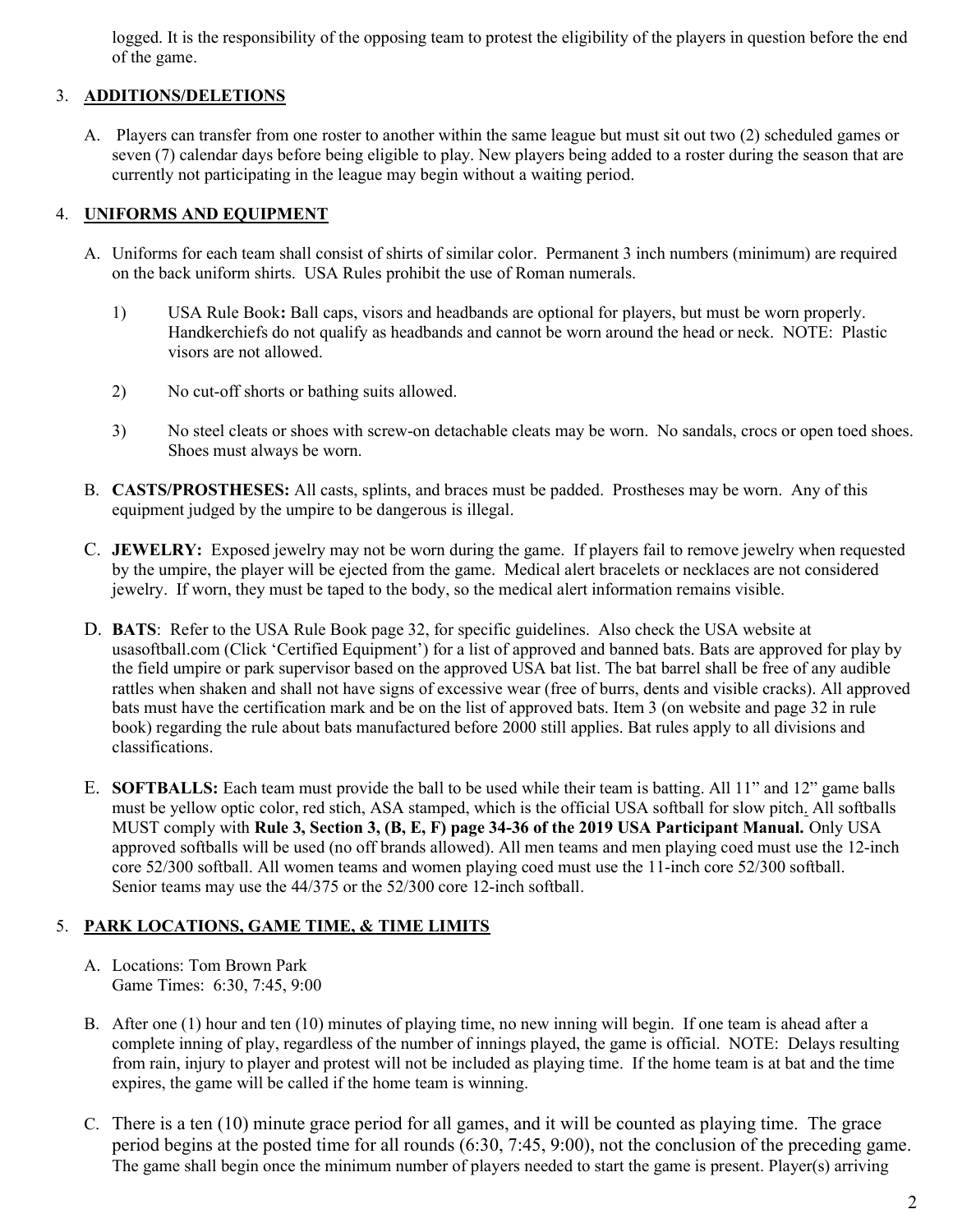late can be added AT THE BOTTOM OF THE BATTING ORDER when he/she is physically present. If previous game is late, your game time starts one minute after previous game's conclusion. Note: Coed batting rules apply to adding additional players. A game may start early by consent of both managers.

D. All teams are required to clear their dugout promptly at the end of the game to ensure the next game starts in a timely fashion. Team meetings shall be held outside of the playing field.

## 6. CALLING OFF GAMES

- A. In case of rain, all 6:30 game teams should report to your designated field at the scheduled time. Games typically will not be canceled earlier than 6:00 p.m. at the field. There will be a recorded message on our HOTLINE # 891-3800 for the latest information on rainy days and/or cancellation of the remaining games that day. Please also visit us on Facebook, www.facebook.com/cotparks or follow us on Twitter, www.twitter.com.com/cotparks. If we cancel games earlier than 6:00 p.m., we will put a recorded message on the hotline and post on social media.
- B. If the games are called off due to inclement weather, the fields will not be available for practice to avoid costly damage to the fields.

## 7. RULES FOR LOCAL LEAGUE

- A. All games will be played under Official USA Slow Pitch Rules with the exceptions noted in Rules for Local League play.
	- 1) All Men, Women and Coed Teams A team must have eight (8) players to start and finish a game, but not less than seven (7) if a player is injured while playing. If a player is ejected, you may play with one less than you started with. If more than one person (Coach and/or Player) are ejected, the game is a forfeit, even if substitutes are available. If after the game starts player(s) leave voluntarily, play will continue without penalty if eight (8) legal players are available to play. NOTE: Teams can finish a game with as few as seven (7) players if due to injury.
	- 2) Optional Extra Player(s) (EP) Rule is in effect. If the EP(s) Rule is used, you list all players batting on the scoring sheet in the regular batting order up to your roster limit of 20 players. There is no limit to the number of players that may be listed in the batting order. Any 10 may play the field at anytime. However, the batting order never changes.
	- 3) After five (5) or more complete innings, it is a regulation game if an umpire calls a game because of rain, power failure, fire, panic, or other causes, which puts the patron or players in peril. If the home team is ahead at 4 1/2 innings, the game is over. Games that have not attained "official game status" will be re-scheduled and replayed as a totally new game. Only tournament games will suspend and restart where left off at time of suspension.
	- 4) Games that are tied at the end of regulation (70 minutes or 7 innings) will utilize the tiebreaker rule (USA Rule 5 Section 11). The courtesy runner rule will still apply. This rule applies to all levels of league play.
	- 5) Players that hit a Home Run over the fence are not required to run the bases and any baserunners may go directly to the dugout without liability to be put out.
	- 6) Courtesy Runner(s) See Addendum 1 for more information.
	- 7) Pitching Screens Teams may choose to use pitching screens to protect the pitcher. The only time a screen is required is during competitive level games or senior division games. Any team may request use of a screen. If a team requests a screen, the opposing team will also use the screen. Use of a screen may be made at any time during the game. The screen must be positioned so that one leg is always toughing the pitching rubber. The only exception is during senior league play.

Rule 1. Any batted ball that hits a portion of the pitching screen will be declared a dead ball foul and there will be no advance of the runners. If it is a third strike the batter will be declared out and there will be no advance of the runners.

Rule 2. Any thrown ball that hits the pitching screen will remain a live ball.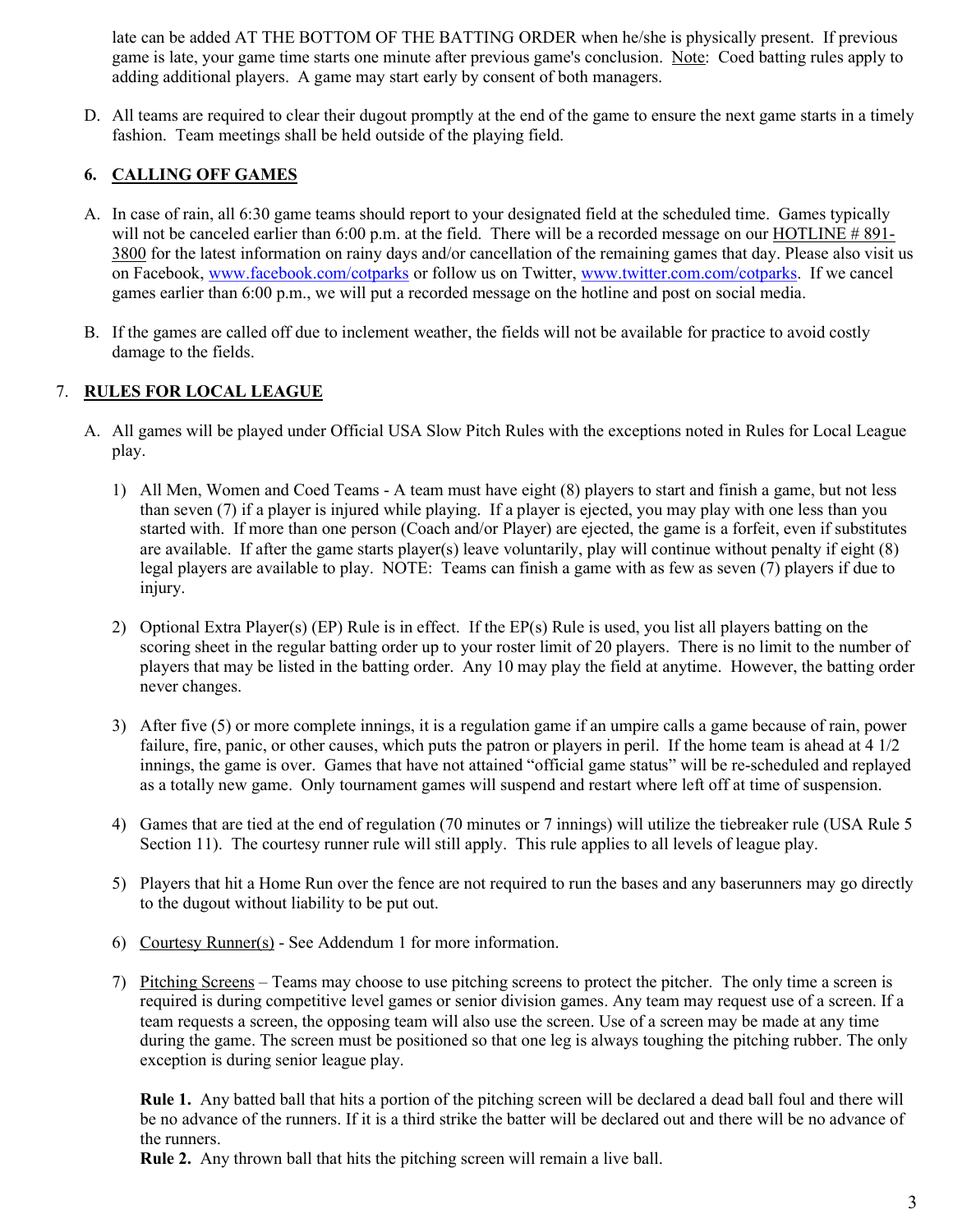Rule 3. Any pop fly near the pitching screen, in the umpire's judgment, regardless of how many players are on base, will be treated as a dead ball out. There will be no advance of the runners.

- 8) Pitching Rule- The ball must be delivered with perceptible arc and reach a height of at least six (6) feet from the ground, while not exceeding a maximum height of 12 feet from the ground.
- 9) Pitch Count- City league starts with a 0&0 pitch count.

## 8. HOME RUN RULES

Men's Division (Competitive w/ pitching screen) – 3 home runs then an out Men's Division (Recreational) – 2 home runs then an out Senior's Division – 1 home run then a single Church Division  $-1$  home run then a single Coed Division – Men: 2 home runs then an out / Women: Unlimited Women's Division - Unlimited

Note: any ball touched by a defensive player which then goes over the fence in fair territory should be considered a four base award and is not included in the total of over-the-fence home runs.

# 9. UMPIRES

- A. Umpires are instructed to discuss matters with the manager only.
- B. AUTHORITY AND DUTIES. The umpires are the representatives of the Parks and Recreation Department by which they have been assigned to a game, and as such, are authorized and required to enforce each section of these rules. They have the power to order a player, coach, captain or manager to do or to omit any act which, in their judgment is necessary to give force and effect to one or all these rules and to inflict penalties as herein prescribed. The plate umpire shall have the authority to make decisions on any situations not specifically covered in the rules.
- C. UMPIRE'S JUDGMENT. There will be no appeal on any decision of any umpire on the grounds that he was not correct in his conclusion as to whether a batted ball was fair or foul, a base runner safe or out, a pitch a ball or strike, or on any play involving accuracy or judgment; and no decision rendered by any umpire will be reversed except when he is convinced it is in violation of USA rules. In case the manager, acting manager or captain of either team does seek reversal of a decision based solely on a point of rules, the umpire whose decision is in question will, if in doubt, confer with his associates before taking any action, but under no circumstances will any player or person other than the manager, acting manager, or captain of either team, have any legal right to protest any decision and seek its reversal on a claim that it is in conflict with these rules.
- D. The umpire shall have complete authority over the game and the players thereof, and may expel any player, coach or fan from the field for unsportsmanlike conduct of a gross and willful nature or cursing at the officials or opponents.

Here are just a few (but not all) of the ways a player may be ejected from game play:

- Anytime a bat is thrown intentionally, or in anger.
- Unsportsmanlike conduct with profanity, vulgar language, any form of verbal abuse of an umpire, threatening an umpire and/or physically touching an umpire with any portion of the body or throwing "any" object at an umpire in any manner. Fighting within your own team or with an opposing team member.
- Unsportsmanlike conduct that results in an injury to any other player or spectator.

The umpire will request the park supervisor's assistance in the ejection of any player. The park supervisor will require the manager of the team to sign a player ejection form. The following day or before the teams next scheduled game, the team manager will be contacted by the Athletic Supervisor who will determine the exact length of suspension. The manager is responsible for notifying the player of the suspension and preventing him or her from participating in the next scheduled game(s).

8) Senior League Board-The Senior League will use the provided boards for all their games. The boards will be 17 inches by 32.5 inches as specified in the USA Rule Book as the SR strike zone. The board will go over the top of the plate and any pitched ball that hits the board will be called a strike as long as it is a legal pitch.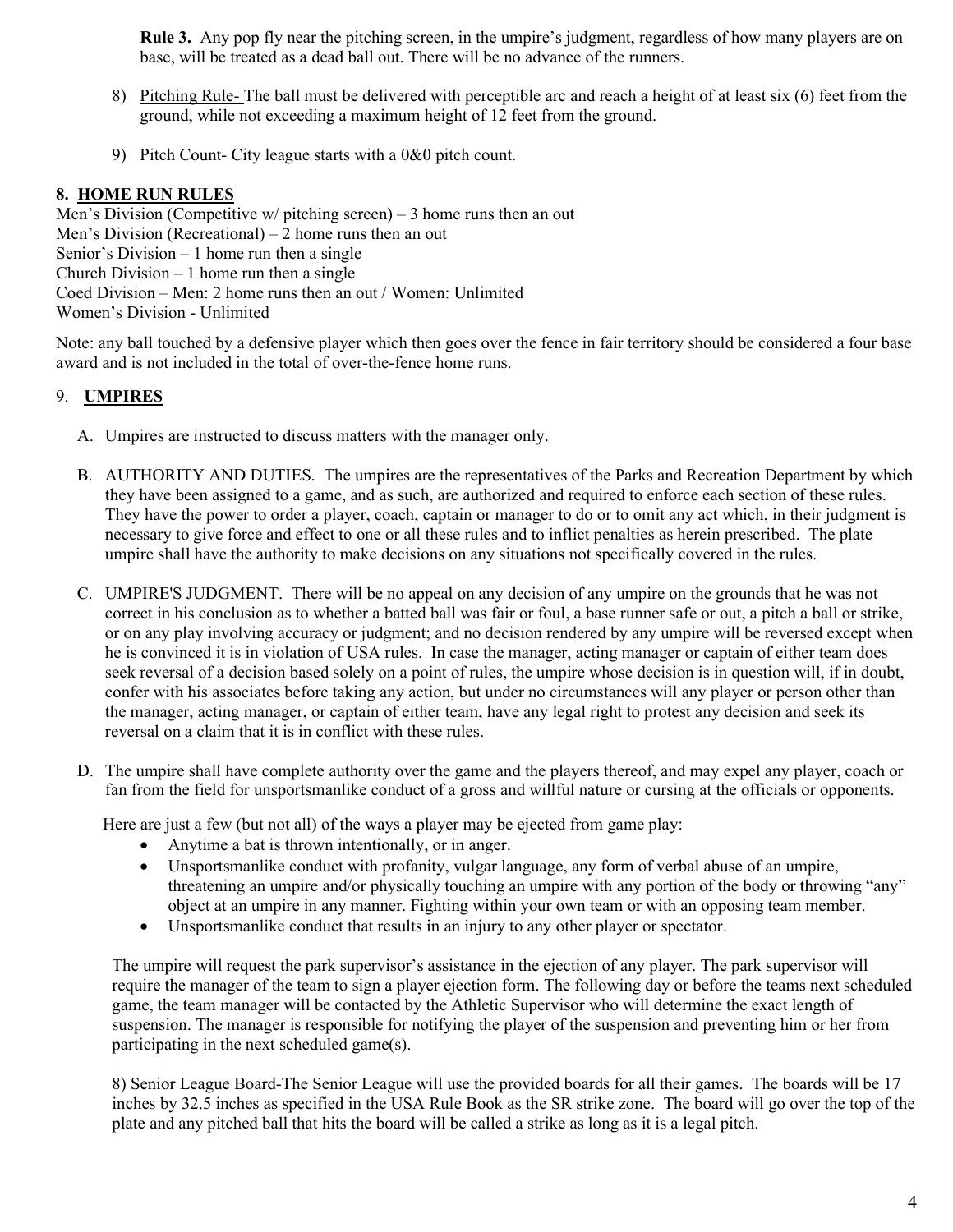#### 10. SCOREKEEPERS

 The home team is required to provide an official scorekeeper. Each half inning the official scorekeeper is to report the score to the umpire who in turn will announce the score to both teams and record the score on the official score card. Appeals must be made before the next pitch, legal or illegal of the next half inning. After this, the score becomes official and cannot be appealed, protested or changed. Note: At the conclusion of the game, an appeal can be made up until the umpire leaves the field of play.

### 11. LINE UPS

 Your line ups must be written and made available upon request 10 minutes before scheduled game time. Line-ups must list shirt number, last name, followed by first name (Smith, John). Changes may be made until game time without penalty. If the previous game is late, your game time starts one minute after previous game's conclusion. Delays in getting line ups count as game time.

## 12. PROTESTS

- A. All protests will be settled by the athletic supervisor. Protests must be written and in the hands of the athletic supervisor within twenty-four (24) hours after the game (weekends and holidays excluded).
- B. Protests that shall be received and considered concern matters of the following types:
	- 1) Misinterpretation of a playing rule.
	- 2) Failure of an umpire to apply the correct rule to a given situation.
	- 3) Failure of an umpire to impose the correct penalty for a given violation.
	- 4) Player eligibility.
- C. The notification of intent to protest must be made immediately before the next legal or illegal pitch. (exception player eligibility)
	- 1) The manager or acting manager of the protesting team shall immediately notify the plate umpire that the game is played under protest. The plate umpire shall in turn notify the opposing manager and official scorekeeper.
	- 2) All interested parties shall take notice of the conditions surrounding the making of the decision, which will aid in the correct determination of the issue.
	- 3) NOTE: On appeal plays, the appeal must be made before the next pitch, legal or illegal, or before the defensive team has left the field. For this rule, the defensive team has "left the field" when the pitcher and all infielders have clearly vacated their normal fielding positions and have left fair territory on their way to the bench or dugout area. At the end of the game, an appeal can be made up until the umpire leaves the field of play.
	- 4) Once the game is completed and both teams have left the field, no protest can be filed. EXCEPTION: Player eligibility.

#### D. THE FORMAL WRITTEN PROTEST SHOULD CONTAIN THE FOLLOWING INFORMATION:

- 1) The date, time and place of the game.
- 2) The name of the umpire(s).
- 3) The rule and section of the official rules under which the protest is made.
- 4) The decision and conditions surrounding the making of the decision.
- 5) All essential facts involved in the matter protested.
- 6) A \$50.00 protest fee (fee will be returned if protest is upheld).
- E. The decision rendered on a protested game must result in one of the following:
	- 1) The protest is found invalid, and the game score stands as played.
	- 2) When a protest is allowed for misinterpretation of a playing rule, the game is replayed from the point at which the incorrect decision was made with the decision corrected.
	- 3) When a protest for ineligibility is allowed, the offending team shall forfeit the game being played, or the game last played, to the offending team.

#### 13. MISCELLANEOUS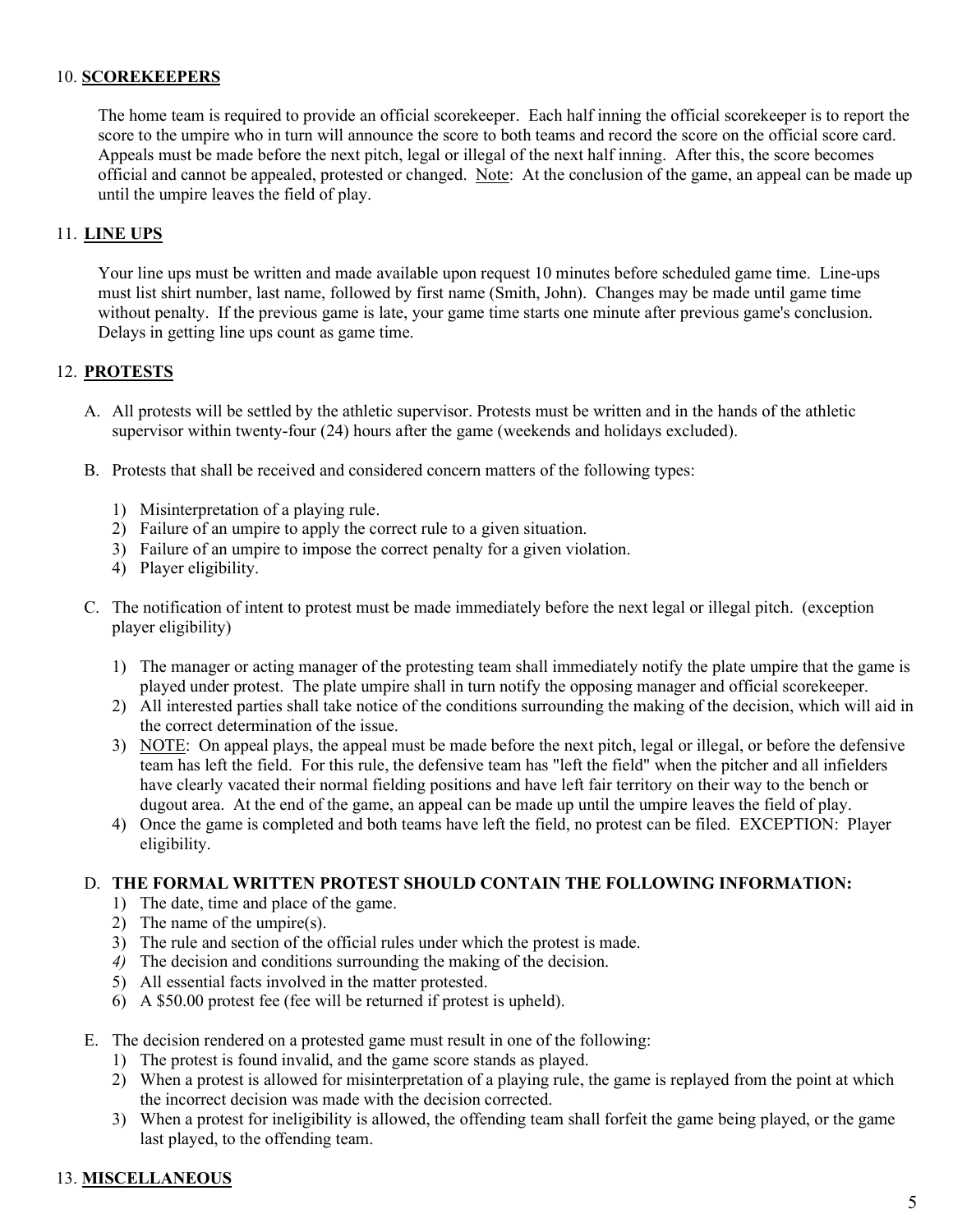- A. Warming up inside the complex (swinging bats or throwing balls) in any of the runways is illegal. One warning will be given for a player found warming up inside this area. (This will be considered a team warning.) The second offense by any team player(s) will result in his suspension of that evening's game.
	- 1) Teams may warm-up on their half of the outfield before games on all fields, if time permits.
	- 2) Teams must not use the infields or hit balls against the fence for warm-up purpose. NOTE: (2) will carry the same penalty as warming up inside the lanes.
- B. Tallahassee Parks and Recreation Department always expect all players to conduct themselves in a sportsmanlike manner. Each manager shall be responsible for the conduct of his/her players. Players must, always, act in a manner becoming a good sportsman under liability of expulsion from the game and/or the league. No alcoholic beverages, profane or abusive language will be tolerated! Only personnel directly connected with the teams shall be allowed on the players' bench.
- C. All players are responsible for their children's safety and conduct while participating in Tallahassee Parks and Recreation Department Athletic sponsored programs.
- C. It is the Manager's responsibility to inform her/his players of all USA and Parks and Recreation Department Rules and Regulations governing play in all leagues. PLEASE TREAT THE UMPIRES AND OTHER PLAYERS, AS YOU WOULD LIKE TO BE TREATED!!
- D. Please clean out all trash from your dugout at the end of the game.
- E. No animals, whether restrained on a leash, shall be allowed on or around active recreational areas such as athletic fields, tennis courts, playgrounds, etc.
- F. Determining Champions: The end of season champion will be determined by:

League champion will be determined by overall record unless there is a multi-week playoff. League champion will be determined by overall record if the final week of season is just one seeded game. Forfeit score will go down as 7-0 for determining champions. If teams have same record at end of season, we will go to the following tie breakers:

- 1. Overall Record (including forfeits)
- 2. Head to Head Result
- 3. Head to Head Run Differential
- 4. Entire Season Run Differential
- 5. Entire Season Runs Scored
- 6. Entire Season Runs Given Up

## 14. GROUND RULES

The following ground rules apply for the Adult Softball program at Messer Park, Tom Brown Park and Springsax Park.

- A. Any batted or thrown ball inside the fence is in play provided it hits no obstruction.
- B. Any ball that hits a wire or tree is dead (Umpire's Judgment)
- C. Teams are permitted only one (1) minute between each inning to be ready for play. The batter must take his position within 10 seconds. PENALTY: Umpire will direct pitcher to pitch and each legal pitch will be called a strike.
- D. Any player who throws a bat against the fence is automatically out of the game (Umpire's judgment).
- E. All protests, and appeals must be made immediately and properly to be considered.
- F. One (1) minute is allowed for the removal of a player from the field.
- G. Please no alcoholic beverages in the parks and this includes parking lot.